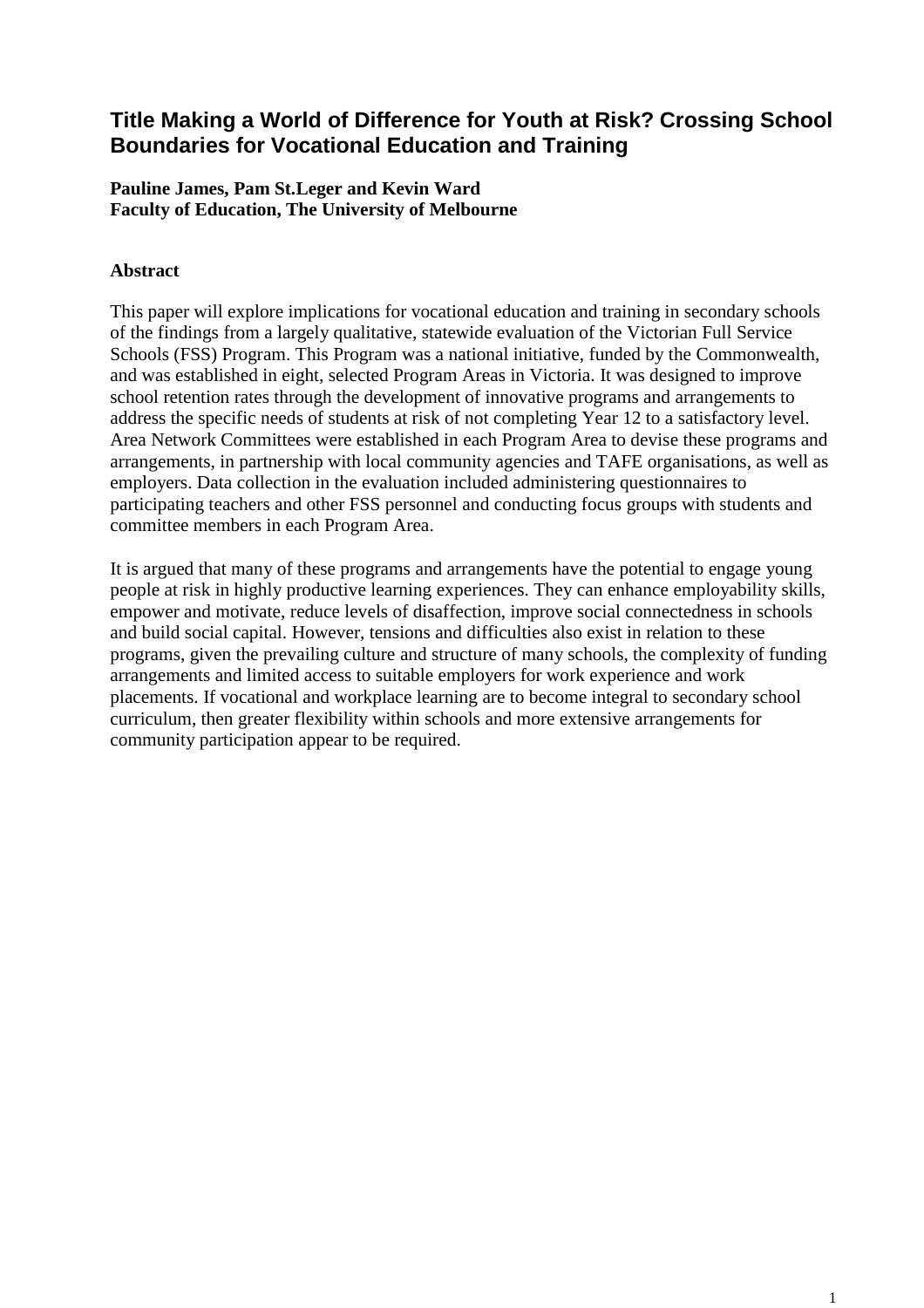# **Making A World Of Difference For Youth At Risk? Crossing School Boundaries For Vocational Education And Training**

### **Pauline James, Pam St.Leger and Kevin Ward Faculty of Education, The University of Melbourne**

## **Introduction**

This paper will explore implications for vocational curriculum provision for secondary school students of the findings from a State-wide evaluation of the Victorian Full Service Schools (FSS) Program (James, St.Leger and Ward 2001). This Program was a national initiative, funded by the Commonwealth, and offered in eight selected Program Areas in Victoria (and in other States) over 1999-2000. It was designed to improve school retention rates through the development of innovative programs and arrangements to address the specific needs of students at risk of not completing Year 12 to a satisfactory level. Area Network Committees (ANCs) were established in each Program Area to devise these programs and arrangements in partnership with many local community agencies, training organisations and employers. The evaluation was largely qualitative and involved administering questionnaires to participating teachers and other FSS personnel and conducting student and ANC focus groups in each Program Area.

We argue that many of these programs and arrangements have the potential to engage young people at risk in highly productive learning experiences. They can enhance employability skills, reduce levels of disaffection, increase confidence and improve social connectedness in schools. However, difficulties also exist for these programs, given the prevailing culture and structure of many schools, the complexity of funding arrangements and limited access to suitable employers for work experience and work placements. If vocational and workplace learning are to become integral to secondary school curriculum, then greater flexibility within schools to support more extensive arrangements for community participation appear to be required. In this paper, then, we present an account of some of the background literature pertinent to this area, followed by an outline of the theoretical framework used to interpret much of the data collected. This is followed by a description of some of the program offerings studied, positive outcomes and difficulties and suggestions for making them more successful.

# **Background Literature**

Early school leaving is of worldwide concern because of its correlation with high rates of youth unemployment. In Victoria, approximately 11,000 young people leave school each year without any kind of qualification and with only limited job prospects (Kirby 2000). Most have attempted Year 11, the first year of the Victorian Certificate of Education (VCE), but many opt out at the end of Year 10 or sometimes even earlier. In a recent study of early school leavers, Stokes (2000) found that 55 per cent of those interviewed had left school in or before Year 9. Based on a study of risk factors that affected early leaving in a Queensland high school (Bradley 1994), Batten and Russell (1995) suggest that schools can address the issue of increasing retention by: enabling attitude change among teachers, thus encouraging cooperation with interventions for at risk students; increasing curriculum options to include more practical and vocational learning; and improving school climate.

While many schools have achieved considerable success with the VET in Schools program, integrated into the VCE for Years 11-12 (Polesel 2001), Kirby (2000) notes that this, as well as vocational learning programs (Years 9-10), is continually threatened by 'restrictions in costs, organisational complications and a lingering academic bias in schools'. As a consequence, vocational approaches are marginalised in many schools (Ryan 1997), putting additional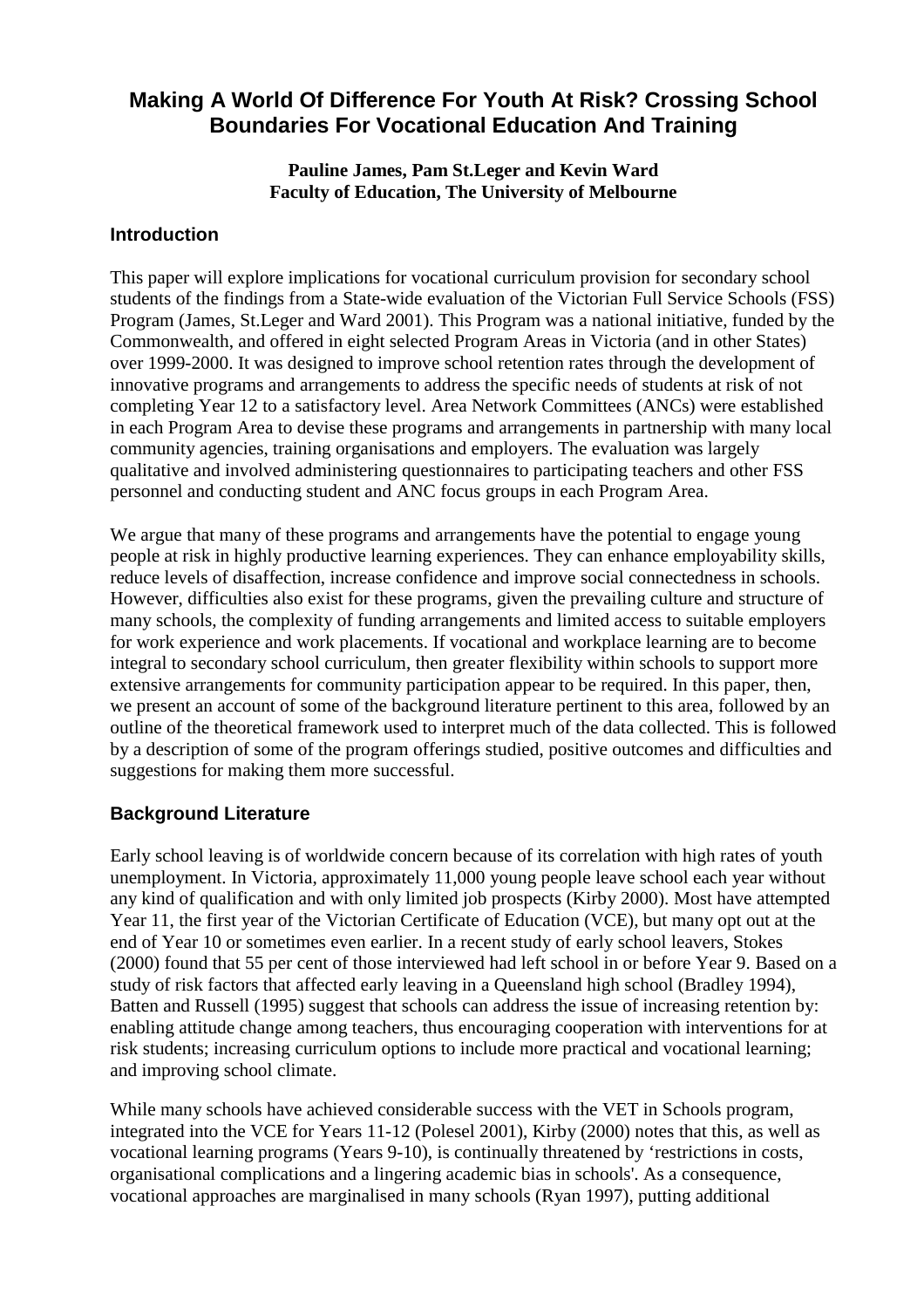pressures on students who wish to pursue them. Indeed, Lamb, Dwyer and Wyn (2000, p 3) argue that 'there is a need for [VET] programs to be treated as having the same value as traditional academic courses' to provide relevance and inclusiveness. This requires a mind shift in policy and practice from what is described by NCVER (2000) as a 'one size fits all' approach to education, to one that embraces flexibility, choices, coordination and planning in teaching, training and work-based learning to meet individual students' requirements.

# **Theoretical Framework**

From the perspective of a social theory of learning, Lave and Wenger (1991) describe how learning takes place through participation in 'communities of practice', one example of which might be a group of students working in a vocational program. From this perspective, an inevitable consequence of learning, for good or ill, is identity change. Wenger (1998, p 5) describes identity as 'a way of talking about how learning changes who we are' creating 'personal histories of becoming in the context of communities'. Thus students who are seen as marginalised within a school may acquire negative identities as 'the dumb ones' or the 'troublemakers'. On the other hand, given opportunities to engage in activities that demonstrate and develop competence, positive identities as 'good students' or 'competent team members' may begin to emerge. One of the advantages of vocational programs, as seen through this perspective, is that they offer the chance of membership in a job-related community of practice that may provide an immediately valued identity and/or a learning trajectory for the future (Wenger 1998, p 155).

Each school is the location for many communities of practice. However, it appears that schools alone are inadequate to provide the kinds of learning opportunities that many students require. Thus other communities of practice, such as community agencies, TAFE Institutes and industrial workplaces, appear essential to offer a 'full service' for many students. Yet crossing the boundaries of these communities and linking them to the schools may be quite difficult. Wenger (1998, p 105) describes personnel, in this case VET coordinators whose business it is to make this process easier, as 'brokers' and their work of introducing elements of the practice of one community into another as brokering.

# **Program Offerings Studied**

Most programs described by FSS personnel involved components of: VET/TAFE courses, for example, in retail, hospitality, office administration, building and construction, furniture making, horticulture and bricklaying; and work preparation courses, such as the Certificate of Work Education and the Jobs Pathway Program (JPP). Personal and life skills and literacy and numeracy programs, study management, career planning and advice, and mentoring were also described. Many of these programs included one day of work placement per week for periods of between one term to a whole year. In some programs, students experienced different work placements each term. Work experience, on the other hand, tended to be focused on exposure to work. For example, in one school, 'Year 9 students had two one-week placements in workplaces as early "taster" experience'. In another school, students were encouraged to undertake two twoweek blocks of work experience in an industry that interested them. Some work experience programs also included industry visits and tours.

Eight FSS-funded programs for both male and female students in Years 9-11 were also studied through student focus groups. Most were 'alternatives' to mainstream schooling and included work experience and/or work placement as a central component. One program specifically focused on job preparation, providing career guidance and practical assistance in, for example, writing resumes, managing money, searching the web, filling forms and interview preparation.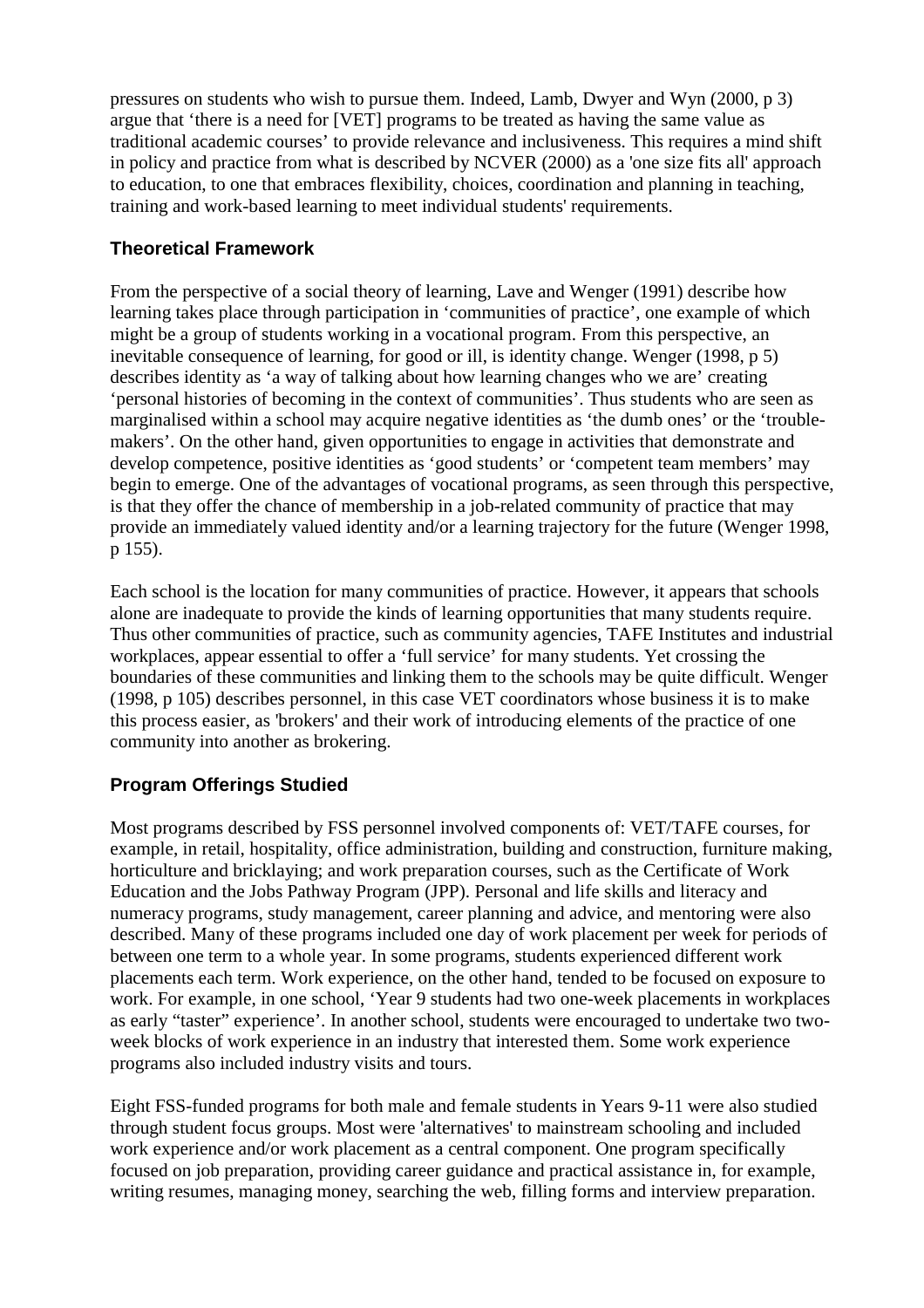Another program involved excursions to workplaces, such as a tyre factory, as often as twice a week. One program involved case management, another concerned 'enterprise' education in which students worked in teams to design and make products suitable for sale.

## **Positive Outcomes Of Vocational Programs**

### **Staff Perspectives**

Staff reported that students had gained a large range of employability skills and attributes as a result of their involvement in FSS programs. These included personal development, general work skills and knowledge, specific work skills and knowledge, and skills for staying on at school. Many students had developed a more positive attitude to work and a work ethic. Work placements and work experience were seen as two key influencing elements, exposing students to 'real life' working situations so that they could gain an appreciation of the expectations and responsibilities of work. Exposure to different workplaces was also said to broaden students' horizons about the range of opportunities available to them. In addition, the students' confidence in their capacity to learn had been increased. As one staff member noted: *'*Students have enjoyed the opportunity to participate in "outsourced" courses at the local TAFE, defensive driving school and leisure centre. Confidence has improved; students no longer feel that they aren't clever enough to do further education'.

Thus students had benefited from being away from the 'everyday school environment'. Visits and excursions to local organisations were also said to be valuable and gave students access to key people. One person explained the advantages of such excursions for acquiring new identities as follows:

For a lot of kids it's comforting to get them into a [more relaxed independent learning environment], that is, transporting themselves somewhere, going to a different campus, ... not having to wear uniform, … being able to have a cigarette at recess and lunchtime without having somebody jumping down their throat. And having somebody come out to see them and then being really excited ... because they want to show you what they're doing. That's largely the benefit of going off-campus one day a week or so. And they get the envy of other kids too, in terms of … they can come back and say 'This is what we did, this is what we're doing'.

## **Student Perspectives**

#### *(i) Understanding a range of future options*

Students viewed work placement as an important aspect of all the programs in which it featured, with new and valued identities seen to be on offer (Wenger 1998). For example, one student explained: 'You get to learn about the workforce, and you can get an idea of jobs and if you don't want to do them, instead of just going for an apprenticeship'. Students could 'get good hands-on experience', 'learn about the real world out there' for a whole day each week and understand how tiring and 'hard the work is'. This part of the program was designed, students said, to help them get the careers they wanted and to understand the implications of their choices, such as very early morning starts for some jobs. They explained that if one workplace site was not 'that good', they could still maintain a positive attitude towards the next one, 'pick a winner' and find out 'what's better for your future'. Most students apparently enjoyed their experience of work, saying how well they were treated. One student commented: 'I'm working with an electrician and it's lots of fun', while a student who wanted to be a mechanic really liked his work placement because he was 'learning to put cars back together'. This, he said, was 'way better' than school. It had given him a clearer sense of direction about what he wanted to do when he left, as it had with another student who reflected: 'I have been a panel beater and a mechanic. I like the mechanic way better'.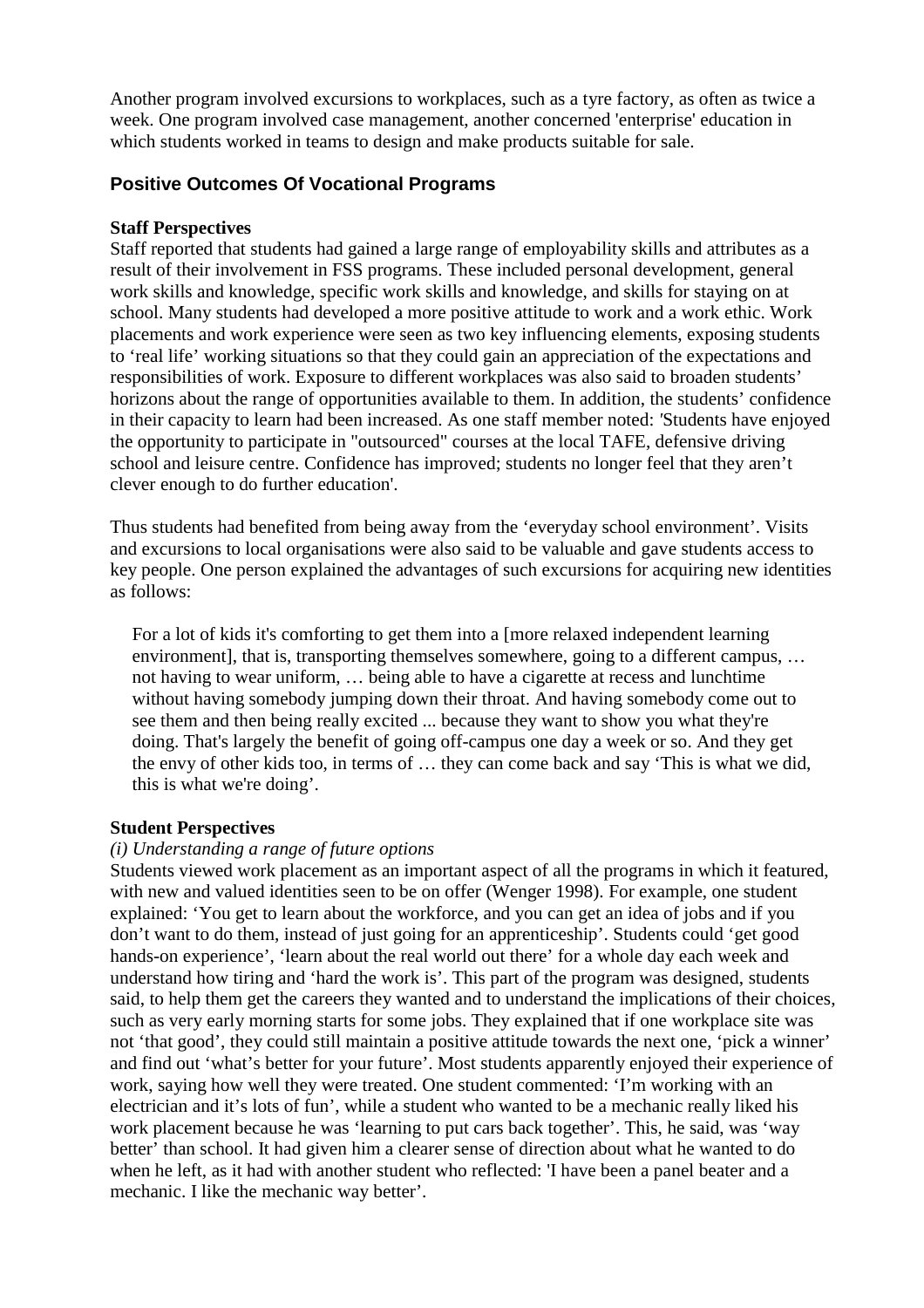Students also valued excursions to workplaces, with one enjoying a visit to a factory because '... if we want to get an apprenticeship as a mechanic, [they show us] how to get in it and what it's all about'. Excursions thus provided valuable insights into certain occupations and workplaces. The students listed where they would like to go at the beginning of the year and the teacher organised a schedule of visits. One student said of a visit to a TAFE Institute:

That actually gave me a good perspective because I went there on Open Day last year – I didn't get a good look around, I just got information. Then when I saw it actually inside … There was a lady giving us a tour. She was answering questions and she was showing us different areas … it's got mostly every area that we want.

While some students had not yet made decisions for the future, one said it 'lets you go over what you want to do'. Most of the students interviewed either intended to stay on in school or had decided on a course of further training. A number said that they wanted to undertake a TAFE course the following year, for example, 'I want to be a panel beater and I don't need Years 11 and 12'. Others commented: 'I didn't know what I was doing last year. I'm in a better position this year' and 'it's given me a wider range to look at'.

#### *(ii) Seeing school as offering valuable learning trajectories*

Many students affirmed that, if the work placement component of the program were not there, they would probably have left school, but without a sense of direction. 'You don't know what you want to do when you're in school', one student said. Many thought that a wider range of vocational programs would help to keep students in school. One young person explained that he wanted to undertake a commerce degree at university. His work placement at the Credit Union had helped him considerably and, through the program, he had acquired the confidence to undertake a degree. As another student reflected: 'If you'd asked me last year, I'd have told you I was going to be a dole bludger for the rest of my life'. Having experienced the program, he was going to stay on. Many students became convinced of the wisdom of remaining in school until they could secure a job in which they had a genuine interest and which offered reasonable prospects for the future. As one commented: 'The job is not going to be there forever, and you probably get fired and if you quit you might not get a better job. I would stay at school'. Most students indicated that finishing Year 12 was a goal that was important to them, unless they had another specific goal, such as an apprenticeship or a TAFE course in mind.

#### *(iii) Becoming more skilled and confident*

Developing skills and confidence and building positive identities through the program was a theme of most focus group discussions. Many of these programs seemed to provide communities of practice in which student participation was valued and a sense of belonging and connectedness achieved. Recognising their capacity to learn, sometimes for the first time in their lives, the students felt able to continue their schooling. Lack of confidence as learners appeared endemic among most students but their experiences had changed this. 'People didn't know they had it in them and [the program] showed them that they did', one student said.

In particular, the confidence and skills to communicate were much prized. As one student noted: 'I'm a lot more confident to speak out, or hand in work and say when somebody's wrong and somebody's right. It's just raised my self-esteem a hell of a lot'. Another reflected: 'I feel more confident and can go and talk to people. You sort of know what to say and what not to say'. Others felt that they could now talk to an employer at interview without being nervous or, at least, being less so; they knew to have a 'back up line' 'if they get stuck'; and could write down a list of questions to ask. One student said: 'I really wouldn't ... stand up in front of everyone and now I can do that quite easily'.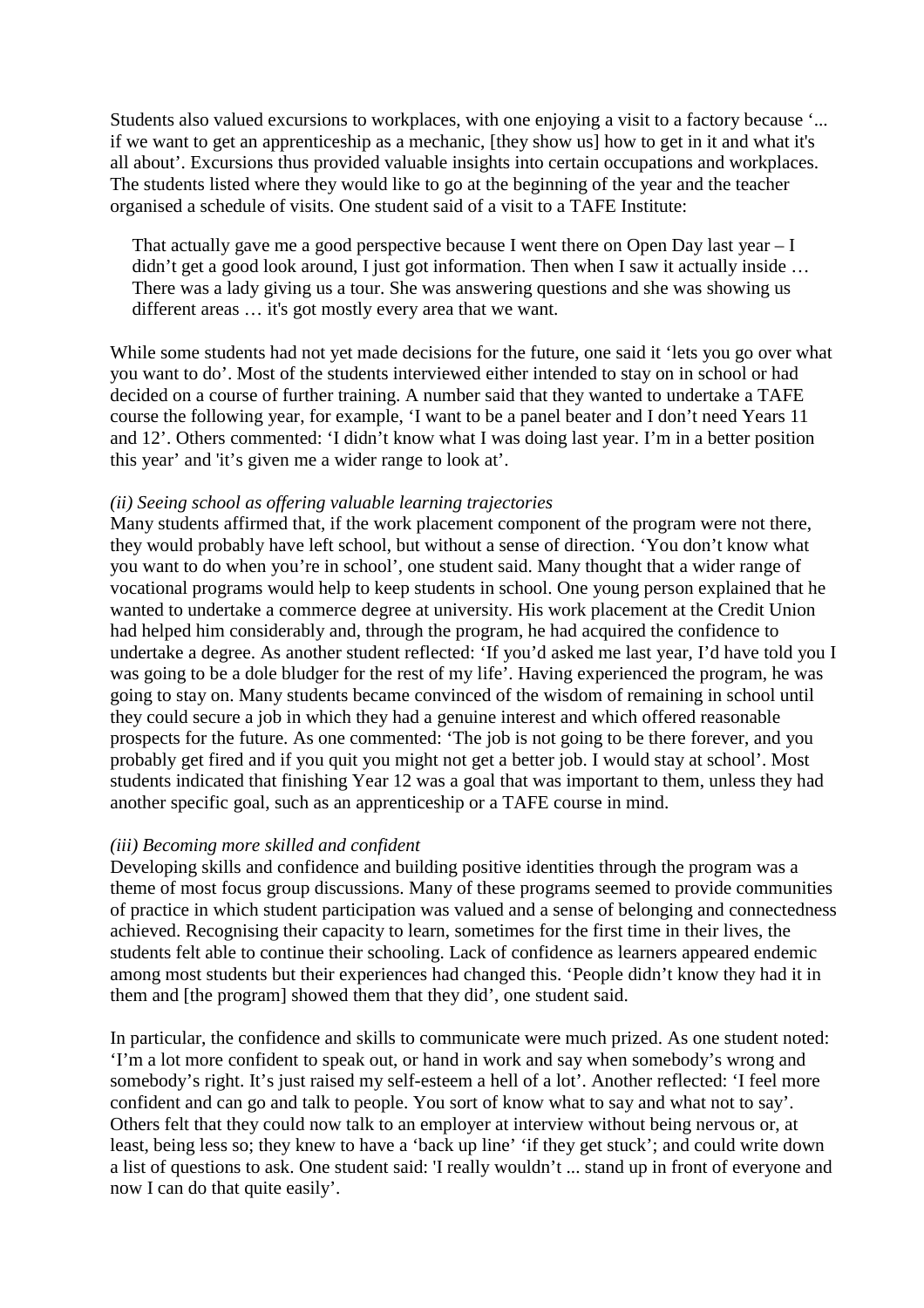One young person noted the importance for confidence building of being able to contribute to the design of the program, a key characteristic of adult learning environments. Respect for their opinions helped them to feel better about themselves. 'I got more confidence from coming here. They always asked your opinion. They didn't actually have a full set program for us so we got to say what we wanted to do'. One student also suggested that team-work was important in building self-confidence because, in a team, communication was essential: 'you've got to talk because you are in a team, and so you can go and get ideas off other teams. You talk to them more…'. Thus confidence had improved through 'developing people skills', 'getting out in the workforce', and 'interacting with a lot of people besides school friends'.

## **Problematic Issues: Student Perspectives**

#### *(i) Labelling*

A minority of students described forming identities as 'the dumb ones' because of their membership in an 'alternative' program. For example, students from one program explained how friends had initially been jealous of their going on work experience and camps. Yet, on learning that the program was not a preparation for a mainstream Year 12, these 'friends' had taunted them with the comments: 'Youse are losers; youse are no hopers'. This appears to be a major issue to be addressed by schools. As Withers and Batten (1995) note, when programs form 'grafts' onto the 'real' work of the school, students may not perceive them as legitimate avenues for learning.

Some students had found different ways of looking at this issue. One student explained that perceptions in the school (and an earlier personal perception) were 'that's the dumb class'. Now, however, this was not the case. Students emphasised that 'we don't necessarily do easier work than anyone else'. The difference was that they got extra help. Similarly, a student in another program explained: 'I don't classify it as a dumb class ... It's just an enhanced class. We just need a bit more help than others'. One school reported that, when the curriculum was freed up to accommodate many different programs, the students participating in them did not stand out as being different. The solution appears to lie in curriculum, structural and cultural change in schools, as discussed later in this paper.

#### *(ii) Absence from mainstream classes*

Though extremely positive themselves about most of the programs, students noted that some of their teachers resented their absence from mainstream classes to attend these programs. Nor did these teachers believe the students at times when they explained where they had been. They described their teachers as 'crusty about it' and 'pretty angry' and annoyed. They suggested that the person in charge of each program needed to write notes to participants' teachers, explaining the reason for each student's absence from the class. This highlights the importance of communication across school boundaries.

#### *(iii) Suitability of work placements*

One student implied that some employers take advantage of students on work placements, not rewarding them sufficiently for the work that they do. He commented: 'Sometimes they make you do really laborious stuff ... and they give you five dollars at the end of the day. The first place I went to, I didn't get paid anything. The school had to pay me because they didn't want to pay me'. Similarly, another student whose work placement was at a metal storage company did not enjoy the experience. He wanted to be an auto electrician. These two examples highlight the importance of relevant work placements for students, especially for those committed to a particular occupation, and of ensuring that the work expected of them is not too onerous or exploitative. Mostly, teachers arranged the placements because, as one student who had organised his own placement noted, it makes it easier 'if you've got connections'.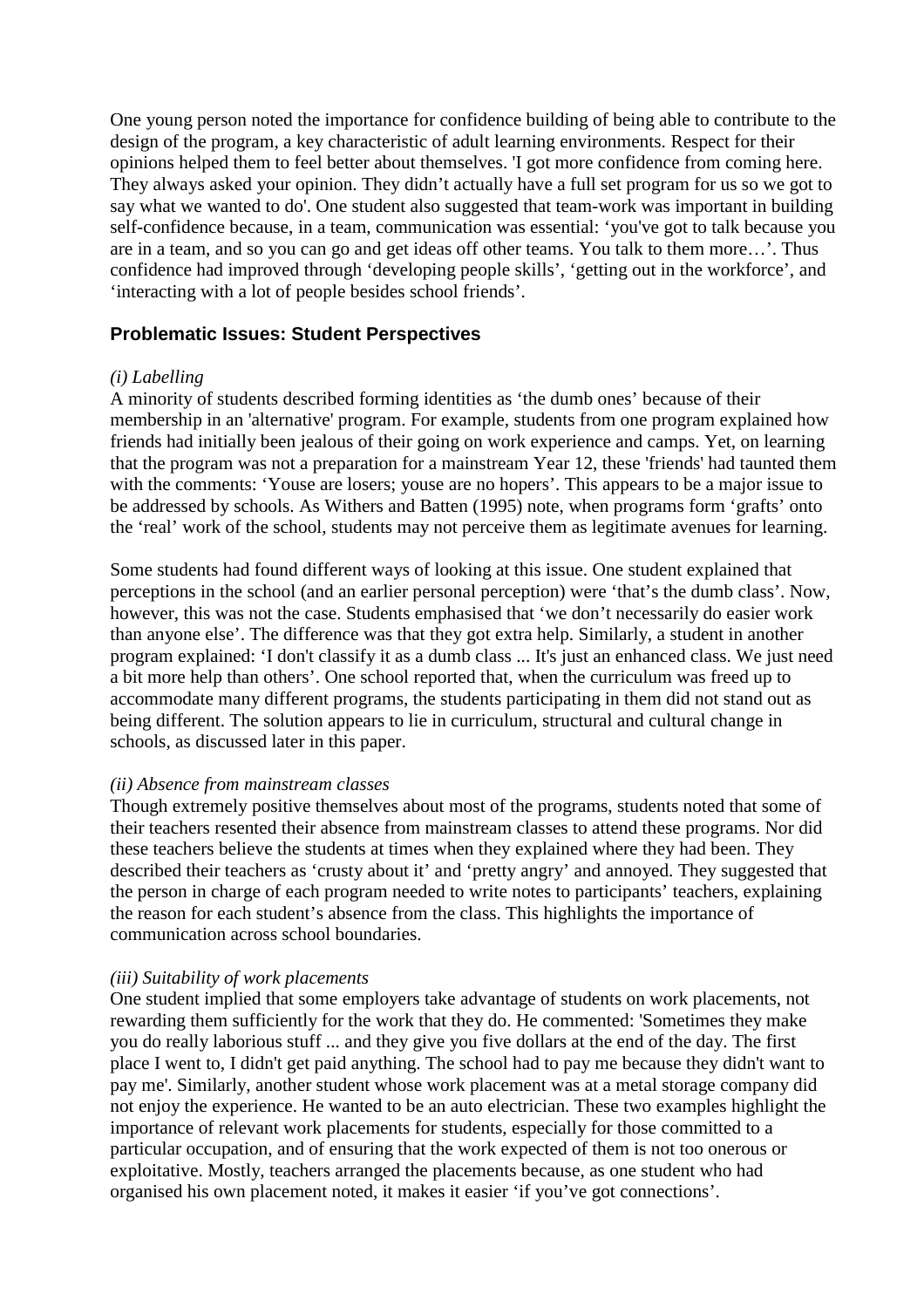# **Making Vocational Programs Work**

What follows are FSS personnel perspectives on problematic issues for vocational 'at risk' programs, and suggestions for their improvement, gleaned from focus groups and questionnaires.

## *(i) Improving brokering across school-community boundaries*

People from regions that reported the development of programs for at risk students as progressing well indicated that this was often the result of 'hard work by our careers/VET cluster over [many] years'. They also noted that certain requirements underpinned successful community linkages, smoothing the path across school boundaries. These included:

- A 'steering committee' to set strategic directions and ensure joint ownership by all parties.
- The willingness of key players, for example, the local TAFE Institute, to share ideas and procedures and invite other groups to contribute to program designs.
- Having joint goals and a shared vision and philosophy for the 'common good'.
- Good communication, for example, 'knowing the people and understanding each position and interest', regular reporting (that students know of) from external organisations to coordinators in schools and vice-versa, and the development of clear communication protocols.
- Having a coordinator with 'drive, skill and persistence', a designated person or 'broker' in each school to make and maintain the links.

It was explained that teachers are often unaware of all the possible partnerships available to assist young people. In addition, collaboration is often difficult in country schools due to isolation: '… the travel factor excludes us from collaborating in any meaningful way'. Small numbers also present problems in collaborating with some TAFE institutes and group training companies: 'Both agencies don't have sufficient flexibility to work with small numbers'.

## *(ii) Improving learning from work experience and work placement*

Finding suitable employers who might help to identify and assist with student concerns, was often seen as difficult, and some schools were said to lack knowledge about work placements and the employers willing to be involved. It was also acknowledged that, while many employers are supportive, there is now much competition for work placements. More placements were said to be required, particularly for younger students, as were more apprenticeship and traineeship links, for example through group training companies. People also acknowledged the need for incentives for employers and one suggested appealing to the moral obligations associated with employers marketing their products to youth.

Putting work placements and work experience into a context for students was also advocated. While there is an obvious link for students engaged in industry-based certificate courses or the VCE Industry and Enterprise subject, younger or disengaged students might not be able to see the connection with employability skills so easily, and thus might be reluctant to engage fully and learn from the experience. Some teachers thus conducted interviews or class discussions with students prior to organising placements. Others provided mentors for students during placements and/or arranged for follow-up counselling and discussion at school. Many also included industry seminars and visits, or guest presenters, in the school-based programs. One respondent used the term 'round table discussion sessions' for students to debrief about visits to industry.

## *(iii) Changing school cultures*

Respondents noted that increased competition has made schools very concerned about pass rates and grades. The ENTER score applied to VET programs in the VCE was said to be excluding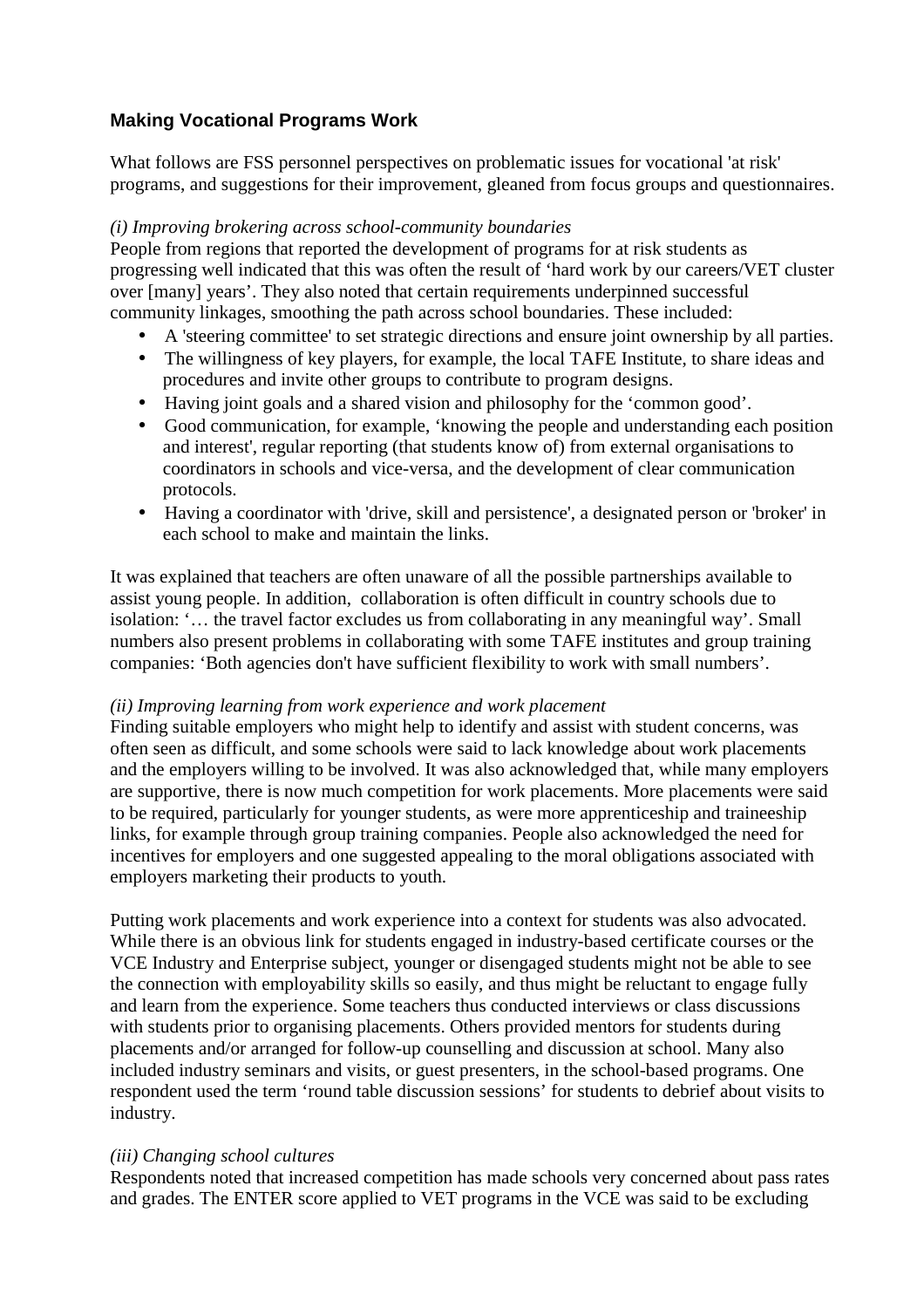many at risk students because a high degree of organisation, commitment and motivation are required to be successful. It was recommended that a parallel certificate be introduced for these students, with connections to the VCE. This is now being taken up with the development of the Victorian Certificate of Applied Learning (VCAL). It was also said that the culture of many schools (and the community generally) has little respect for vocational skills and trades (as noted by Ryan 1997), and thus support for programs with a vocational focus is often tenuous. Many people nominated the support of other staff as an important factor contributing to the success of a program. Conversely, many identified the resistance of teachers not involved directly in a program as a major negative influence on its effectiveness. 'Elite attitudes by some teachers'. 'Some resistance by a few staff who have no time for them [students at risk]'. Similar data have also been reported in earlier research (Bradley 1992), implying that at least some teachers think that improving school retention rates is undesirable, particularly if changes in their teaching practices are required as a result.

Cultural change towards a more inclusive but differentiated curriculum that would engage all students in learning was deemed necessary. A number of strategies for increasing staff acceptance and support were outlined. These included rewriting 'discipline' and welfare policies, making programs for students at risk highly visible within the school so that mainstream staff could see the benefits and improving communication between staff in all programs. A better understanding of particular student difficulties helped to modify attitudes towards at risk students and prompted mainstream teachers to change some assessment tasks and workloads. FSS funding was seen as a 'catalyst' for change, leading to the 'mainstreaming' of 'alternative' programs in some cases. 'So it's got a cultural change under way that we should be providing not only for them [mainstream students], but for those who are less academic and the ones who are struggling'.

#### *(iv) Changing school structures*

Many respondents believed that the difficulties created by students attending out-of-school activities on either a block or weekly basis were major barriers to the outcomes of their programs. A typical comment was: 'Some programs were block release which had a negative impact on student progress in some subjects at the school'. Thus changes in this area appear necessary if vocational programs are to be accepted more generally. Indeed, in many FSS-funded schools 'block timetabling' of a full day each week was common, so that 'students do not need to catch up on work missed when attending off-campus courses'. Another arrangement was to provide a special program for young people at risk when other Year 10 students were attending an elective program. This provided flexibility to 'free up' the curriculum and 'cater to a wider range of student needs'. Yet it was only organised in this way because high numbers of vocationally oriented students in this particular school had helped provide a 'critical mass' as a basis for a compelling argument. Other arrangements included reducing the student workload (taking fewer subjects) and organising a part-time school program, with weekly TAFE attendance for one day, work for one day and school for three days.

#### *(v) Improving funding and resourcing arrangements*

Across all regions, resourcing – generally linked to funding – was identified as a significant barrier to the effectiveness of programs. Funding was often difficult to obtain for some TAFE programs, though it was essential to provide 'the staff to coordinate, facilitate and make it happen'. Difficulties were also noted in relation to: program development in small schools and their capacity to offer a range of programs; the high cost of outsourced programs; the organisation and staffing of some TAFE programs; and transport for students to off-campus locations. The cost of TAFE training and materials for hands-on projects was seen as a major issue to be addressed at both local and system levels. Short-term funding arrangements were also particularly damaging because of planning difficulties.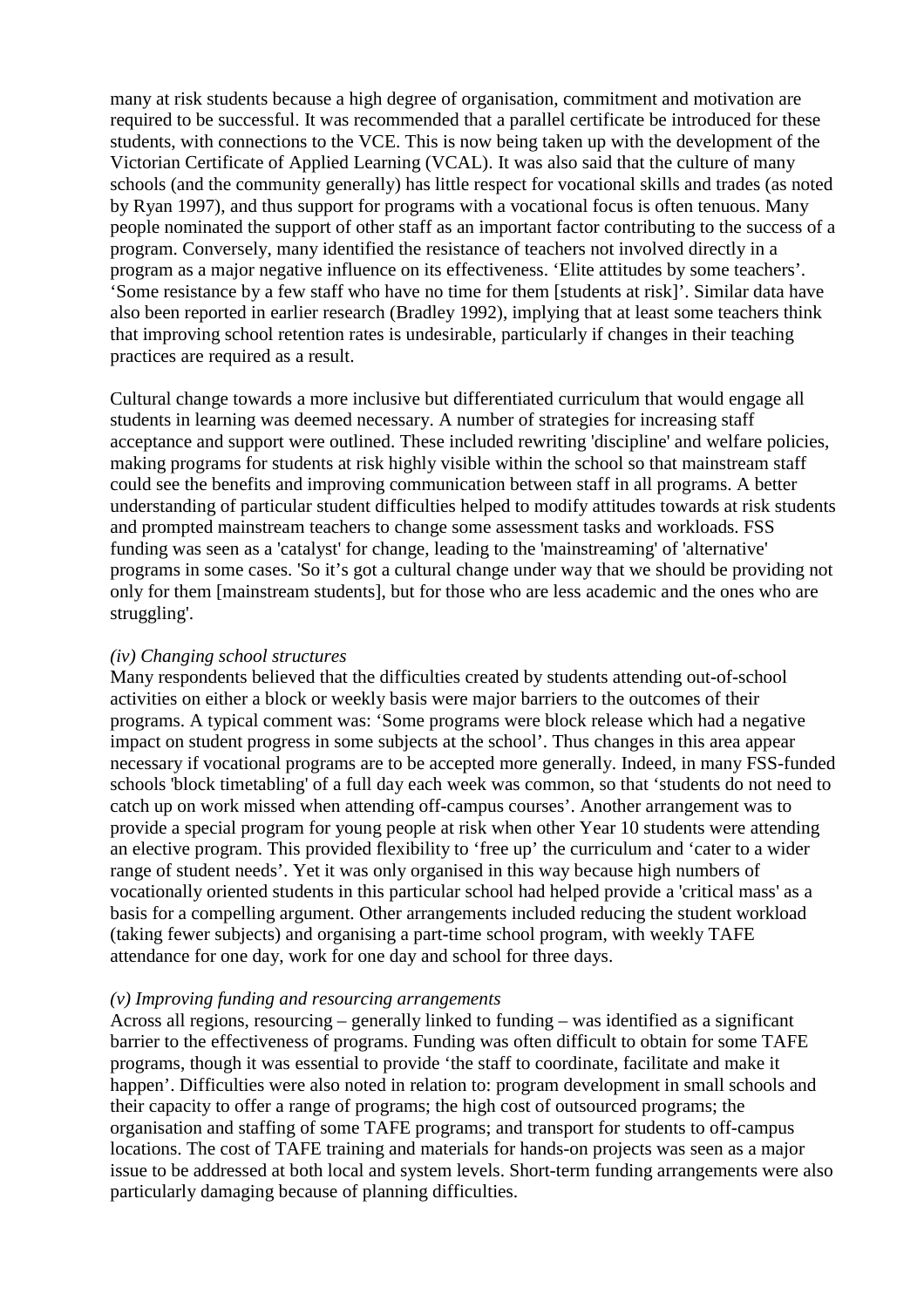While FSS Program Areas have now been incorporated into Local Learning and Employment Networks (LLENs) in Victoria, and funded to continue developing vocational and other programs, one Program Area indicated that it was using ANC members to find additional sources of funding. 'And so it's moving from being reactive (which we have been) to being positive and initiating ... "OK, we'll go out now and talk to people who we suspect may be useful partners and may have funds available to them"'. This may well be a trend for the future. In addition, it was seen as important that the whole school community lend its support to vocational learning programs, giving them the same priority for funding as other major areas within each school.

# **Conclusion**

While it is apparent that much still needs to be done to enhance the learning of students at risk of leaving school early, the FSS Program clearly provided an important impetus for constructive change. LLENs have now been established across over thirty areas in Victoria and are in the process of developing further programs and arrangements that integrate personal and vocational learning. These have the potential to engage disaffected students, re-connect them to school, develop employability skills and an understanding of the world of work, and build positive identities of confidence and competence in relation to their capacities for learning and working. The challenge for the future is to ensure the acceptance and integration of these programs into the curriculum of all Victorian government secondary schools and the effectiveness of brokering across school boundaries – if boundary crossing is indeed to make a world of difference for some of the most vulnerable young people.

# **References**

- Batten M and Russell J (1995), *Students at risk: a review of Australian literature 1980- 1994*, Australian Council for Educational Research (ACER), Melbourne.
- Bradley G (1992), 'Increasing student retention', *Youth Studies Australia*, Vol 11, No 2, pp 37-42.
- Bradley G (1994), 'Identifying students at risk of early withdrawal from secondary school', *The Australian Educational Developmental Psychologist*, Vol 11, No 1, pp 1-7.
- James P, St.Leger P and Ward K (2001), *Making connections: the evaluation of the Victorian Full Service Schools Program*, Department of Education, Employment and Training (DEET), Melbourne.
- Kirby P C (2000), *Ministerial review of post compulsory education and training pathways in Victoria*, DEET, Melbourne.
- Lamb S, Dwyer P and Wyn J (2000), *Non-completion of school in Australia: the changing patterns of participation and outcomes*, ACER, Melbourne.
- Lave J and Wenger E (1991), *Situated learning: legitimate peripheral participation*, Cambridge University Press, Cambridge.
- National Centre for Vocational Education Research (NCVER) (2000), *Early school leavers and VET*, NCVER, Adelaide.
- Polesel J (2001), 'Vocational education and training in schools in Victoria: an appraisal six years down the track', *Journal of Vocational Education and Training*, Vol 53, No 2, pp 325-339.
- Ryan R (1997), *Vocational education in schools: review of educational research*, NCVER, Adelaide.
- Stokes H (2000), *Out of education*, DEET, Melbourne.
- VicHealth (1999), *Mental health promotion plan foundation document 1990-2002*, VicHealth, Melbourne.